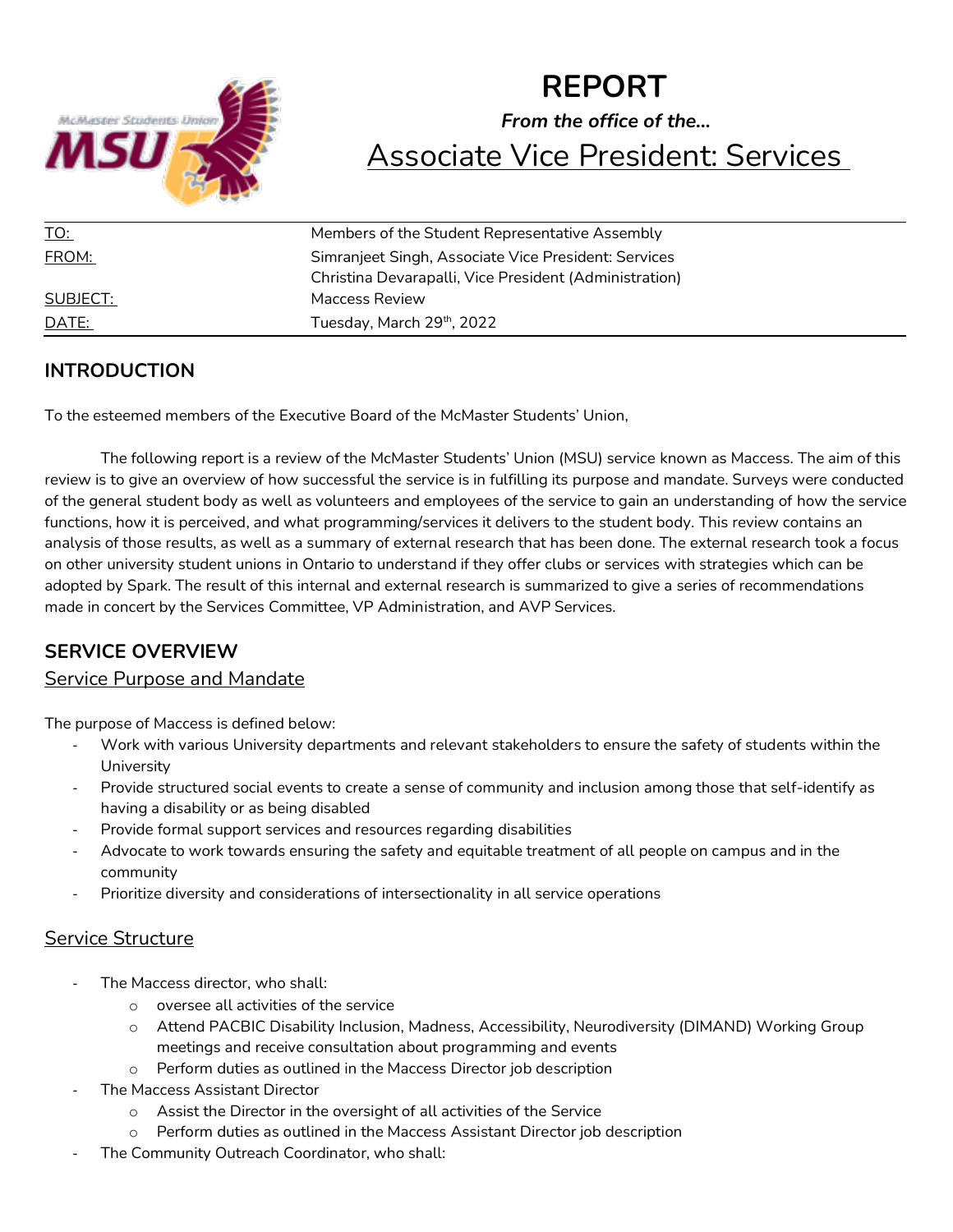- $\circ$  Be responsible for organizing and facilitating community building and small group events that cater to specific communities within MSU Maccess Service Ursers/Community Members
- o Work closely with the Promotions Executive to promote social events
- o Perform duties as outlined in the Maccess Community Outreach Coordinator job description
- The Social & Political Advocacy Executive, who shall:
	- o Be responsible for building awareness on and off-campus about social and political issues relevant to those who identify as having disabilities or being disabled and other members of the McMaster community
	- o Perform duties as outlined in the Maccess Social & Political Advocacy Executive job description
- The Logistics Executive, who shall:
	- o Be responsible for planning and ensuring the accessibility of all Maccess events
	- o Create transition documents to ease in the accessible planning of future Maccess events
	- o Perform duties as outlined in the Maccess Logistics Executive job description
- The Resources Executive, who shall:
	- $\circ$  Be responsible for the creation and maintenance of an online and in-centre resource library for the McMaster community
	- o Connect with clubs, services, and groups on campus and in Hamilton
	- o Coordinate articles in the Silhouette
	- o Perform duties as outlined in the Maccess Resource Executive job description
- The training & development coordinator, who shall:
	- o Work with the Maccess Director and Assistant Director in the development of volunteer training
	- o Perform duties as outlined in the Maccess Training & Development Coordinator job description
- The Promotion Executive, who shall:
	- o Be responsible for creating and sharing promotional materials for all MSU Maccess events, programs, and advocacy projects
	- o Perform duties as outlined in the Maccess Promotions Executive job description
- The Peer-Support Volunteers, who shall:
	- o Provide confidential and anonymous peer-support to MSU Maccess space0users
	- o Perform duties outline in the Maccess Peer-Support Volunteer job description
- The Safe(r) Space Volunteers, who shall:
	- o Be responsible for assisting in the maintenance of an anti-ableist space within the McMaster campus
	- o Perform duties as outlined in the Maccess Safe(r)-Space Volunteers

# **INTERNAL RESEARCH**

#### General Student Body Survey

The general student body survey consisted of 47 questions to gauge how effectively Maccess delivers its services to the student body. This allows for reviewers to understand how the student body perceives the service and will allow us to gain an understanding of where there exist areas to make service delivery or communication with the student body more efficient. There were 157 responses to the survey, with the plurality from first year students. As this represents only about 0.6% of the student body, this is not a highly representative sample.

The greatest number of responses came from Science students (34%) followed by Social Science students (18%). Approximately 90% of respondents were domestic students from Ontario, with those from out of province and international students making up the remainder.

In order of greatest to least number of respondents, the three largest ethno-racial groups were White/European (34%), East or Southeast Asian (24%), and South Asian (21%). Cisgender women made up the supermajority of respondents (76%) with most of the remainder made up of cisgender men, and about 10% made up of individuals of various non-cisgender identities. About 77% of respondents were heterosexual, with the remaining 23% comprising various homosexual, asexual, and bi/poly/pansexual identities.

Each of the three options of residence (those who live in McMaster residences, students who live in off-campus housing, and students who commute) were selected by approximately 1/3 of respondents. Average annual family income appeared to be within the range of \$100,000 to \$150,000 though likely at the lower end. Most respondents originated from family units composted of four to five individuals.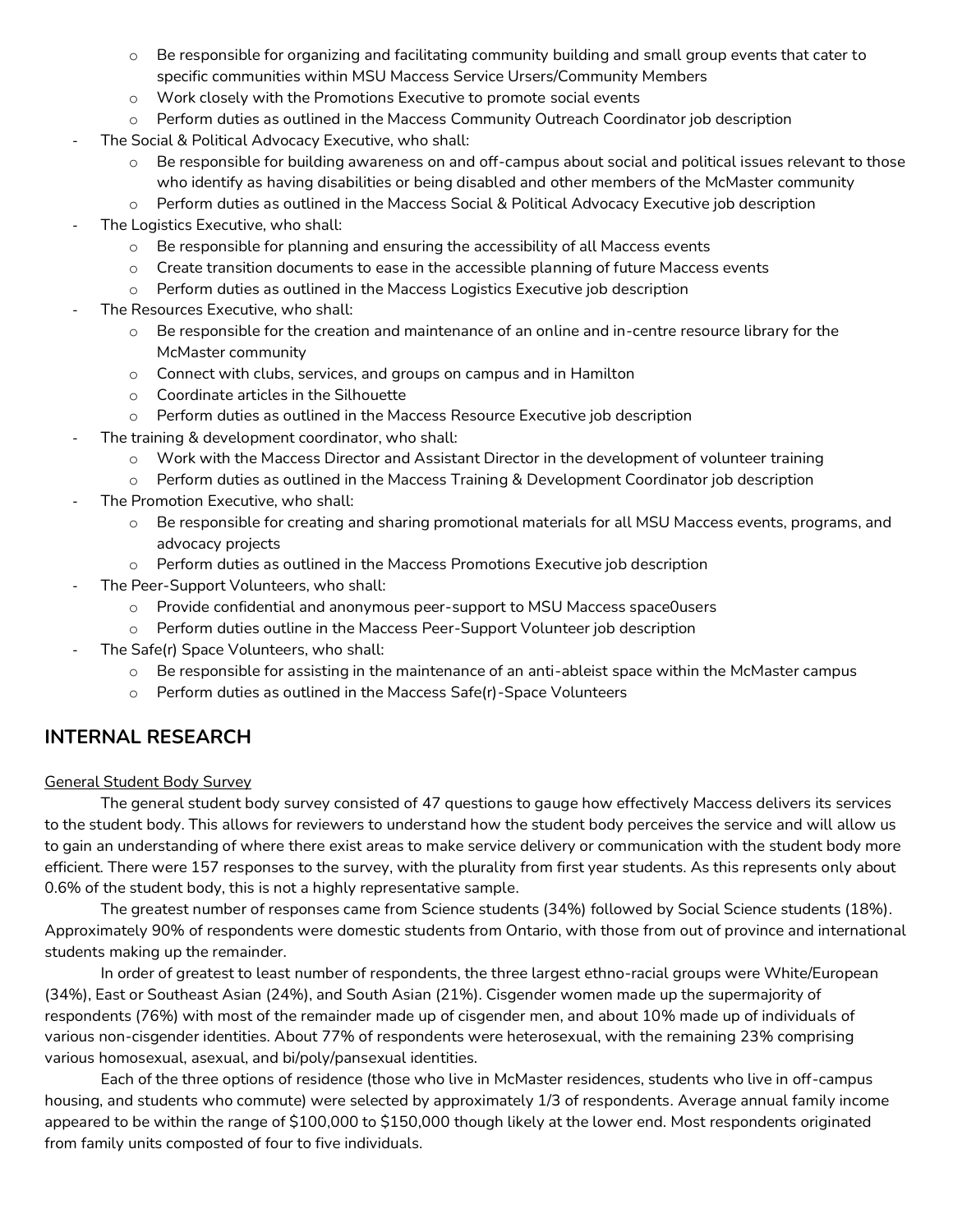Generally, respondents felt that the role of Maccess (from the definition provided) was appropriate and should be expanded. Most stated they had first learned of Maccess through either the Maccess Instagram or the MSU Instagram. These two methods of communication, as well as informational emails, friends/acquaintances, and professors/teaching assistances were also the main means by which respondents continued to hear of or interact with Maccess after having already learned of the service. About 37% of respondents had no knowledge of Maccess before the survey. Use of Instagram and collaboration with both MSU and McMaster services were generally described as the most impactful means by which respondents felt Maccess can increase its profile. Physical promotions and collaborations with student groups/clubs were also noted as areas where respondents felt Maccess should invest future resources.



**Figure 1.** A figure to show platforms/methods which general student body survey respondents believe should be used to expand awareness of the service.

Only about 6% of respondents had visited the Maccess Online Space in the past year, and 10% in their entire time at McMaster. Most stated they visited only about once per week on average, and less than 10 times in an academic year. Educational resources, one-on-one text chat, and peer support were the most common reasons for individuals to enter the Maccess online space. These online spaces were generally described as welcoming, safe, friendly, and comfortable. However, respondents did raise concerns regarding organization, confidentiality, and felt the space may be overwhelming at times.

When looking at the social environment created within Maccess spaces for those who are a part of various disadvantaged communities, there was general agreement amongst respondents that spaces did qualify as an adequate safe(r) space, though the response was mildly positive at best. Therefore, potential for improvement is readily apparent. For various groups a part of the disabled community, respondents did feel Maccess offered adequate educational resources/materials, though once again, room for improvement is evident. However, when inquiring not about the direct resources offered, but whether Maccess helps celebrate those within the disabled community, respondents were much more positive in Maccess' role.

When reviewing Maccess events, they were generally seen as sufficiently educational, organized, engaging, inclusive, interesting, and reflective of the community. However, it is important to note that while this question had overall positive responses, this question and multiple others regarding the performance of Maccess events displayed responses which were markedly less positive than those of other services reviewing in the 2021-2022 cycle. While this may be a function of the small sample size of question answers of Maccess (smaller than other services), it is nonetheless an important factor to be aware of and consider when determining future paths for the service.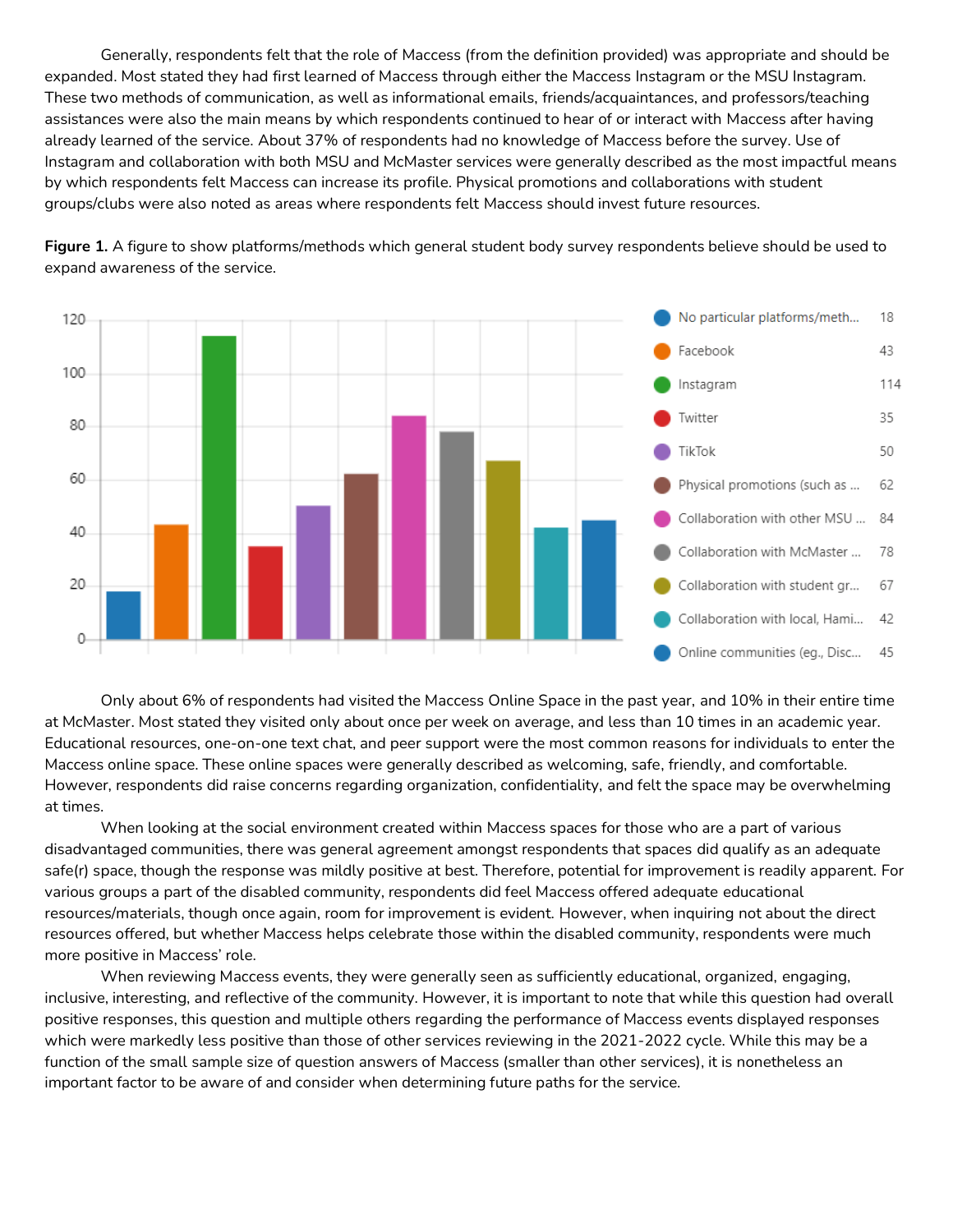**Figure 2.** A figure to show respondent views of the quality of Maccess events.



When reviewing the programming offered by Maccess more specifically, the responses are quite positive. One-onone peer support sessions, Discord text chats, group peer support/community, and online resources were all received quite positively, with respondents remarking positively about the supportive nature of all environments, utility of information shared, applicability of support given, and diversity of programming offered. Respondents did however feel that the degree of promotion was insufficient, and the quality of resources deserved to be promoted more thoroughly.

#### Volunteer and Executive Survey

The executive and volunteer survey consisted of 51 questions to gauge how effectively Maccess' executives and volunteers view its functioning and delivery of services to the student body. This allows for reviewers to understand how the leadership and volunteers of Maccess perceives the service and will allow us to gain an understanding of where areas for improvement exist. There were 10 responses to the survey which represents approximately 25% of all executives and volunteers with Maccess.

Science represents the faculty from which the greatest number of respondents originate, with 60% from that faculty. Social Science is second, with 30% of respondents from that faculty. Third year students represent the year with the greatest number of respondents, with 100% of respondents being domestic students from Ontario.

In order of greatest to least number of respondents, the four ethno-racial groups in which all respondents identified were White/European (50%), South Asian (30%), East or Southeast Asian (10%), Latinx (10%), and non-white Caucasian (10%). Cisgender women made up a clear majority of respondents (70%) with 10% identifying as cisgender men and 20% having a non-cisgender identity. 40% of respondents were heterosexual, 20% identifying as bi/pan/polysexual, 20% as asexual, and the remaining 20% identifying with a queer or questioning identity.

The majority of respondents (60%) commute, with the next largest group living in off-campus housing (30%), and one respondent living in a McMaster residence. Average annual family income appeared to be about \$100,000. Most respondents originated from family units composted of four, with both parents/guardians having an average of a Bachelor's degree in education.

Generally, respondents felt that the role of Maccess (from the definition provided) was appropriate, but unlike the general student body survey, were more cautiously supportive regarding expansion or scope or services. Most stated they had first learned of Maccess through Welcome Week Events and the Maccess Instagram. These two methods of communication, in addition to the MSU Instagram and collaboration with other MSU Services were also the main means by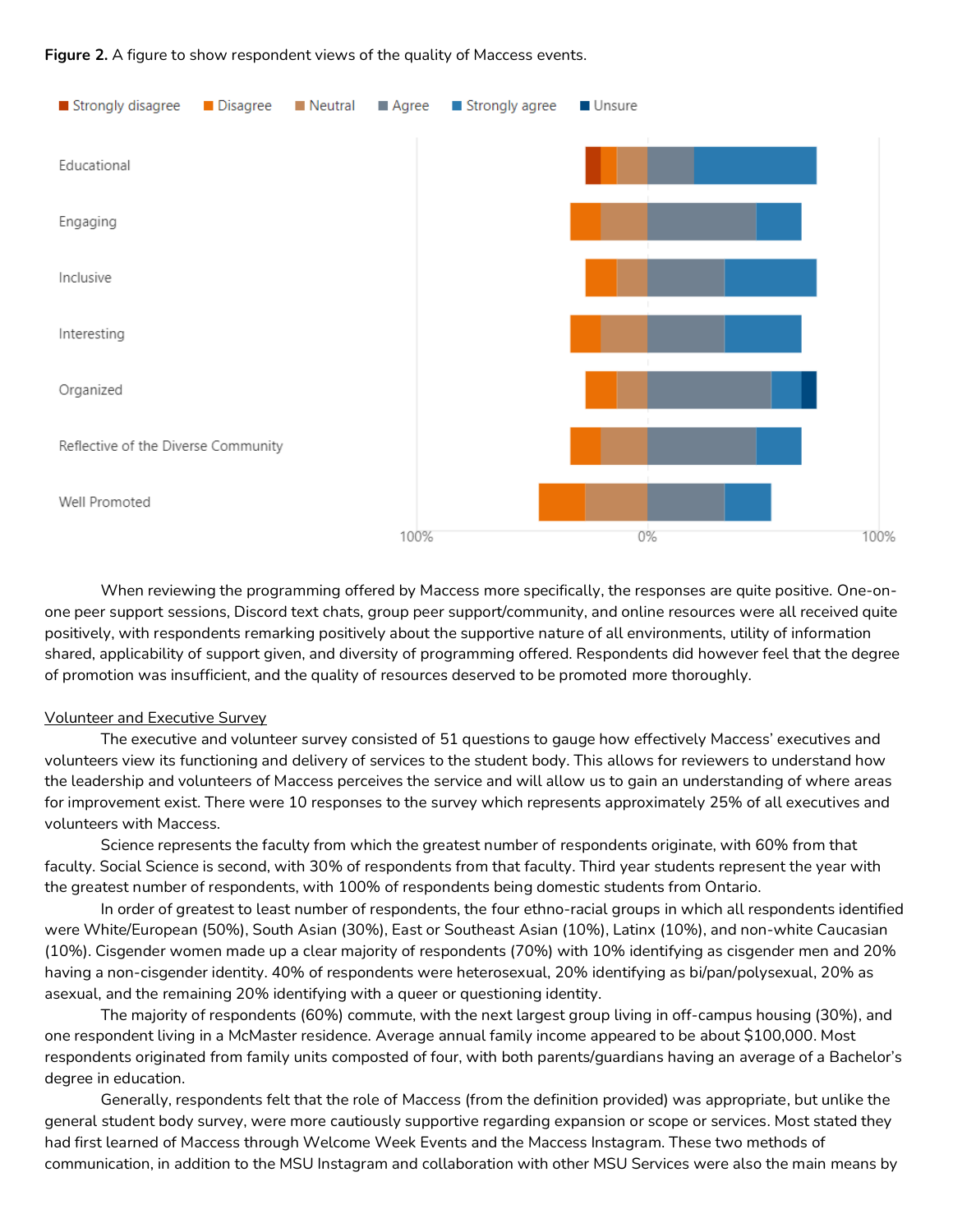which respondents continued to hear of or interact with Maccess after having already learned of the service. Collaboration with MSU Services, McMaster University services/initiatives and student clubs/groups were the leading methods viewed by the respondents as the most effective means by which Maccess can increase its profile. Collaboration with local Hamilton community groups and further use of the Maccess Instagram were also notes as means by which the service's profile can be expanded.



**Figure 3.** A figure to show platforms/methods which general student body survey respondents believe should be used to expand awareness of the service.

When looking at the social environment created within Maccess spaces for those who are a part of various disadvantaged communities, there was strong agreement amongst respondents that that spaces did qualify as adequate safe(r) spaces. For various groups a part of the disabled community, respondents felt Maccess offered high quality educational resources/materials. While the student body response was mildly positive in these two metrics, the response of executives and volunteers was much more positive. This is a notable point of divergence as for other services reviewed, the general student body and executives/volunteers were in lock-step regarding quality and delivery of programming. Therefore, ensuring there is greater communication between the target community and Maccess leadership is a goal for the future, though it is important to note that the small sample size of the executive and volunteer survey may limit robustness of any final conclusions. When reviewing the programming offered by Maccess more specifically, the responses are very positive, more similar to (though still more positive than) the general student body responses. One-on-one peer support sessions, Discord text chats, group peer support/community, and online resources were all viewed quite positively, with respondents remarking positively about the supportive nature of all environments, utility of information shared, applicability of support given, and diversity of programming offered. Respondents did however feel that the degree of promotion was insufficient, and the quality of resources deserved to be promoted more thoroughly.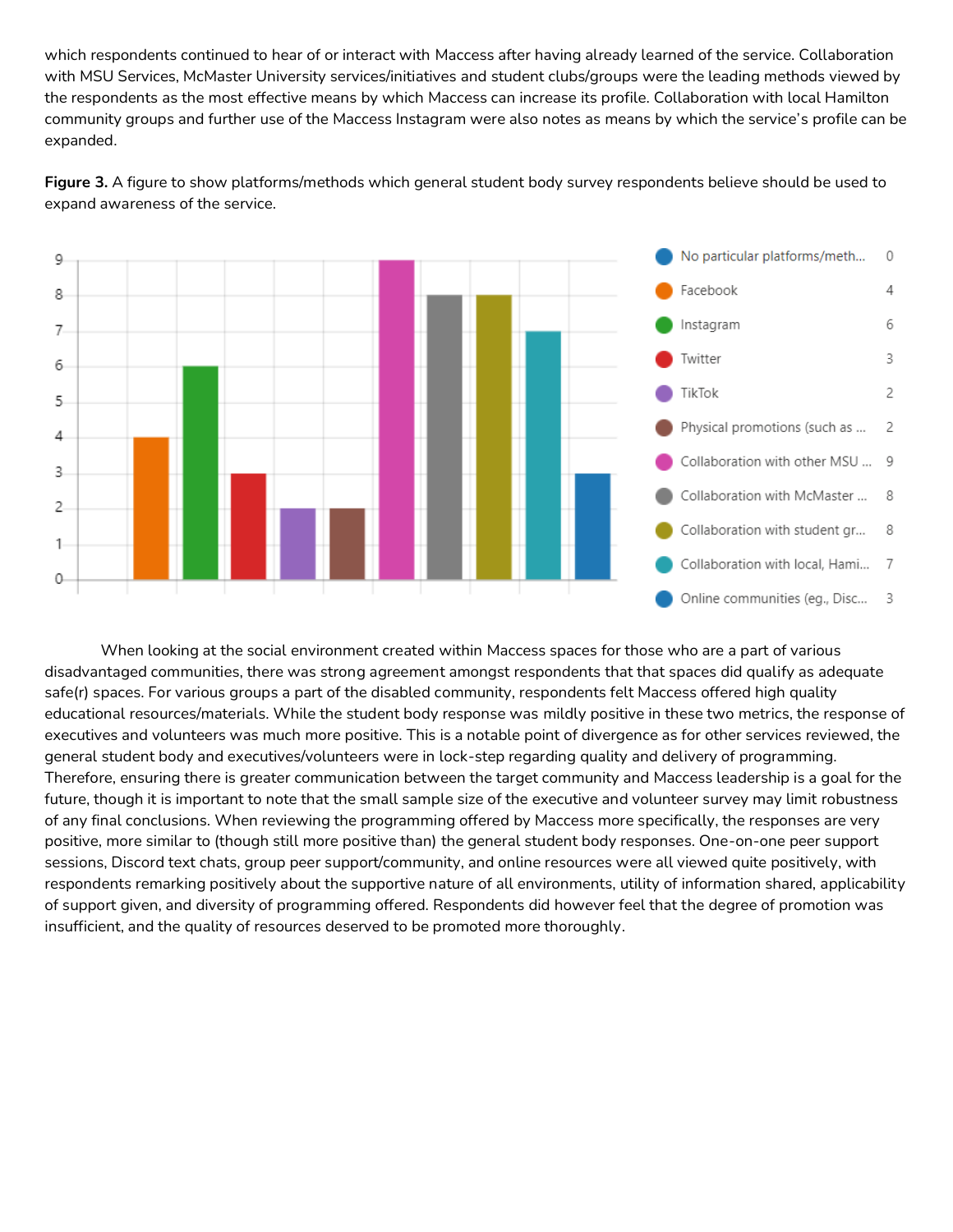**Figure 4.** A figure to show executive/volunteer sentiments on whether they believe Maccess provides educational resources/materials for individuals a part of various communities.



Communication between Maccess and both the Marketing & Communications Department and the Underground was viewed as being quite efficient. Unlike other services, communication between Maccess and MSU Administration was also viewed quite positively. Passion Projects, an aspect specific to the Year Plan on the Director were also viewed positively by respondents and shown to have been pursued by other executives/volunteers (to whom it was applicable), indicating a positive, democratic character of leadership and decision making. Job descriptions were also generally seen as being appropriate to expected task and work. Similarly, the workload expected of individuals did not generally impede on other responsibilities had by respondents. The hiring process was viewed as being very fair and legitimate by the vast majority of respondents as well. In addition, volunteers expressed that they generally felt very comfortable during trainings, during planning of peer support groups, and during other events. They felt that they were also able to reach out to executives in the case of concerns or questions, and to receive other support during sessions, before and after sessions, during trainings, and during other events. Volunteers and executives also displayed strong trust in fellow volunteers and executives during event programming, and expressed positive sentiments regarding comfort, ease of collaboration, and success in event planning.

Furthermore, events such as team building exercises, weekly trainings, competencies, and group events were generally viewed as being very appropriate, effective, and useful. Trainings were viewed consistently as being positive, useful tools that ensured successful delivery of educational materials. This sentiment also applied to re-trainings and suicide prevention trainings. Equity, Diversity, and Inclusion trainings were also viewed as highly competent. However, when looking at team building exercises, the response was quite lukewarm. Most felt there were an adequate number of such events (60%), while approximately equal proportions felt there were insufficient (20%) and excessive (20%) number of events. Overall, the workload expected of respondents based on the job descriptions was viewed as being appropriate, rarely impeding the ability of those within the Spark team from achieving their other academic and extracurricular goals.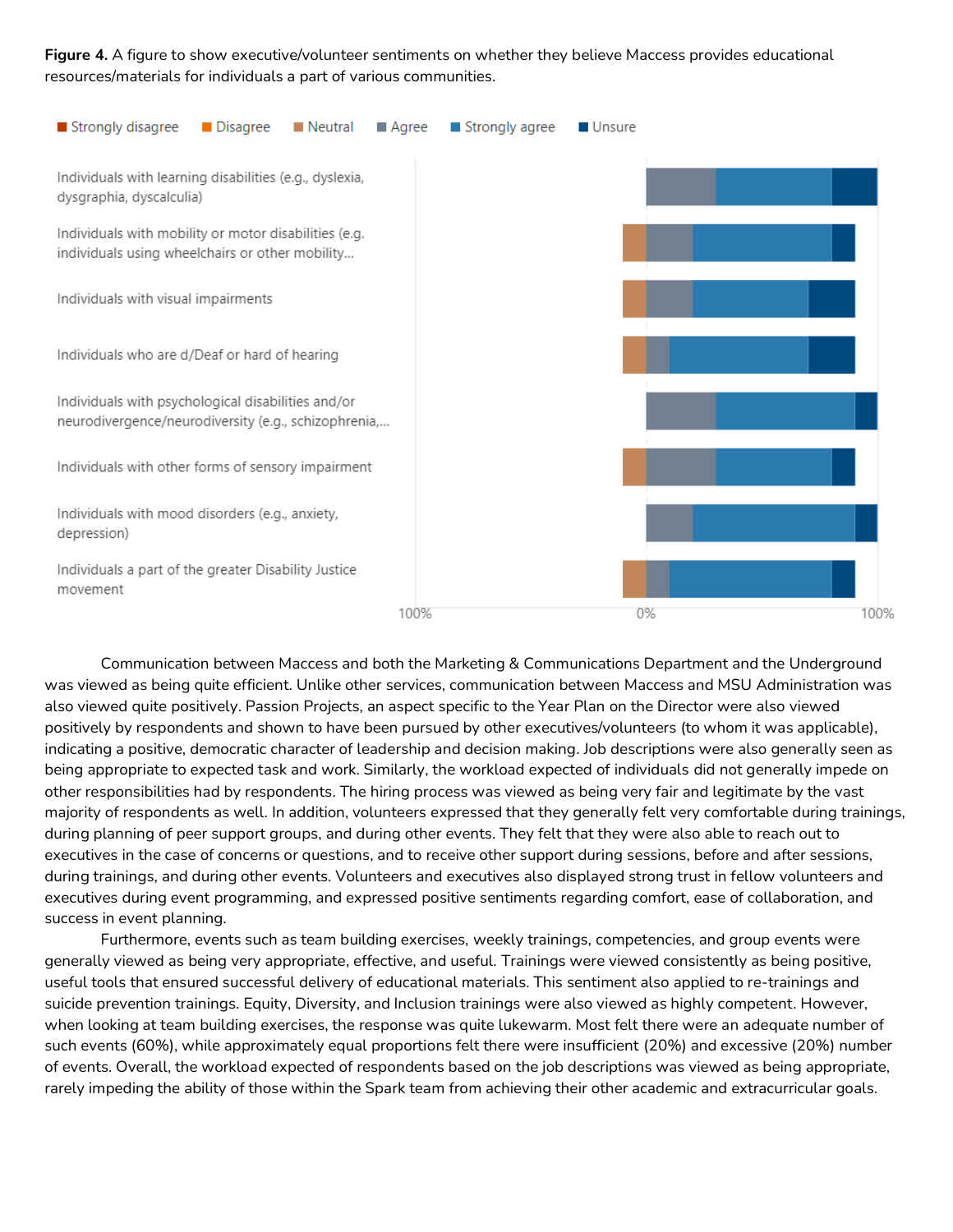#### **EXTERNAL RESEARCH**

As a part of the external research strategy, Services Committee embarked on a research planning aimed to review all undergraduate student unions of universities in Ontario. While this goal was not met, in total, detailed information of relevant structures at other institutions was collected from more than 10 Ontario universities. This has helped shed light on the interesting and unique arrangements which exist at other educational institutions, and important areas in which the MSU can potentially improve delivery of programming by Maccess.

Brock University community appears to lack any Maccess equivalent, though does have an accessibility advisory mechanism whereby accessibility concerns regarding either the student union or university can be brought to the student union, after which conversations can be had with relevant partners to see if methods of correcting inaccessibility concerns exist. This seems a prudent aspect to potentially incorporate in Maccess' mandate, especially as a major focus of the service is surrounding creation and delivery of advocacy to relevant community groups.

When looking at the Carleton University Community, we see that the Carleton University Student Association has a service similar to Maccess, know as the Carlton Disability Awareness Centre (CDAC). CDAC is a group offering social supports regarding disability and accessibility, mainly through speaker events and workshops regarding issues surrounding visible and non-visible disabilities. Programming aims to support disabled students on campus and has campaigns such as wheelchair rentals and disability awareness on campus. These campaigns seem for the most part, fully in line with offerings of Maccess, with the exception that they do appear to have more physical supports, though whether the CUSA page has been updated to reflect the pandemic environment is unclear.

The University of Ottawa Students' Union has a service similar to Maccess called the Centre for Students with Disabilities (CSD). It has many of the same principles and functions similarly to Maccess. Just like Maccess, the CSD also appears to possess physical spaces where individuals served by the service can spend time. Also like Maccess, the CSD leads informational campaigns regarding disability, aims to reduce stigma, and ensure inclusion of diverse voices regarding the topic. Interestingly, CSD can to some degree be described as offering a consulting service, as it openly requests that those who are holding public events reach out to CSD to ensure they can be planned while keeping accessibility in mind. Furthermore, CSD also has a braille printer, a tool that is also of use in the McMaster community. Overall, the CSD showcases useful attributes that should likely be included within Maccess to heighten not only its ability to do advocacy, but also its ability to directly deliver support to students.

The student unions of Queen's University, the University of Guelph, University of Toronto, University of Waterloo, the University of Western Ontario, and Wilfred Laurier University all lack an equivalent service to Maccess. Some however do possess more general services which aim to generally advocate for social justice from a student-centric lens, though none from this group of universities take a focus on disability.

In summary, we see that the services offered by Maccess are generally far more specialized and developed than what is offered by most other Ontario undergraduate student unions. This is a very strong foundation from which further expansion of services to students and advocacy can be led. The University of Ottawa Students' Union service, the CSD is a notable example from which Maccess can likely improve its operations.

### **CONCLUSION**

From the information gathered through surveying of the student body and volunteers + executives of Maccess, it is evident that Maccess makes up a very important factor of the McMaster community. Its services are vital to the safety, and security of students while also maintain key knowledge regarding disability issues. While Maccess does well in most areas, this review has unveiled a few areas in which Maccess service delivery can be improved to ensure it continues to represent a high standard.

Firstly, due to some disapproval expressed regarding Maccess programming, Maccess should continue improvement of educational resources in coming years. This should be done in direct collaboration with McMaster community members to ensure that relevant needs are met and to bolster quality of informational materials or programming that is planned.

In addition, there should be continued strong usage of Instagram due to its near ubiquity amongst the student body. Simultaneously, there should be a strong focus on potentially adding TikTok as a new platform as it was strongly expressed by the student body as an area in which Maccess should have a presence.

Increasing collaboration with other MSU services, student clubs, and community groups is a useful strategy as well. With this in place, Maccess will not only be able to enhance service delivery, but will also be able to better advocate the